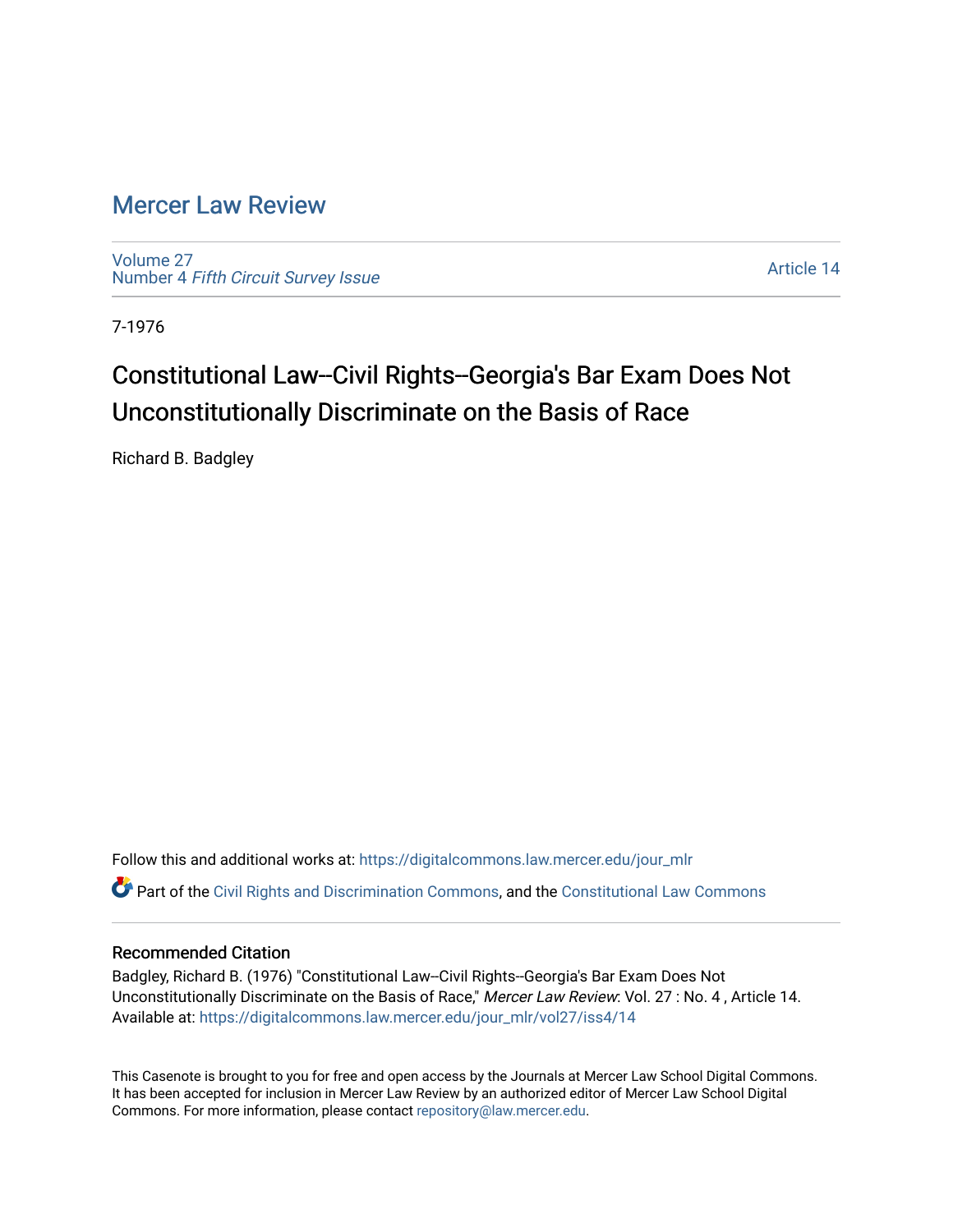## **CONSTITUTIONAL LAW-CIVIL RIGHTS-GEORGIA'S BAR EXAM DOES NOT UNCONSTITUTIONALLY DISCRIMINATE ON THE BASIS OF RACE**

In *Tyler v. Vickery'* the Fifth Circuit Court of Appeals held that the Georgia bar examination does not discriminate against blacks in violation of the equal protection clause of the fourteenth amendment and that traditional constitutional tests, rather than EEOC guidelines promulgated under title VII of the Civil Rights Act of  $1964$ ,<sup>2</sup> are the appropriate standards by which the constitutionality of the examination must be judged. The court further held that the failure to provide for a review of a failing grade does not violate the due process clause of the fourteenth amendment because those who fail the bar exam have an unqualified right to retake it at the next regular administration.

Since February, 1972, the Georgia bar examination has been composed one-half of essay questions promulgated by a board appointed by the Georgia Supreme Court and one-half of multiple choice Multistate bar examination questions. Blacks, as a class, have traditionally experienced difficulty in passing the exam. In July, 1972, none of the forty black examinees passed, and in February and July, 1973, slightly more than 50% of the black examinees failed as compared to a failure rate of 25-33% among white examinees.<sup>3</sup>

A class action was instituted against the Georgia State Board of Bar Examiners in federal district court' on behalf of all black persons who had taken and failed the Georgia bar examination. The suit claimed unconstitutionality of the exam on due process and equal protection grounds.<sup>5</sup> Summary judgment was granted to the defendant and plaintiffs appealed.

Traditionally, constitutional attacks on "state action" racial discrimination have been launched under the equal protection clause of the fourteenth amendment. If a plaintiff could show that the law differentiated between members of a class on the basis of race, he had shown enough to trigger strict judicial scrutiny of the law, requiring a compelling state

<sup>1. 517</sup> F.2d 1089 (5th Cir. 1975). Majority opinion by Dyer, Circuit Judge. Dissent filed by Adams, Circuit Judge, of the Third Circuit, sitting by designation.

<sup>2.</sup> Guidelines are found at 29 C.F.R. §1607 (1975). The pertinent section of title VII is found at 42 **U.S.C.A.** §2000e (Rev. 1974).

<sup>3. 517</sup> F.2d at 1092.

<sup>4.</sup> The United States District Court for the Northern District of Georgia, William C. O'Kelley, J.

<sup>5.</sup> The alleged intentional and inherent discrimination of the examination was attacked on equal protection grounds. The due process charge was leveled at the absence of a procedure for review of a failing grade. 517 F.2d at 1093.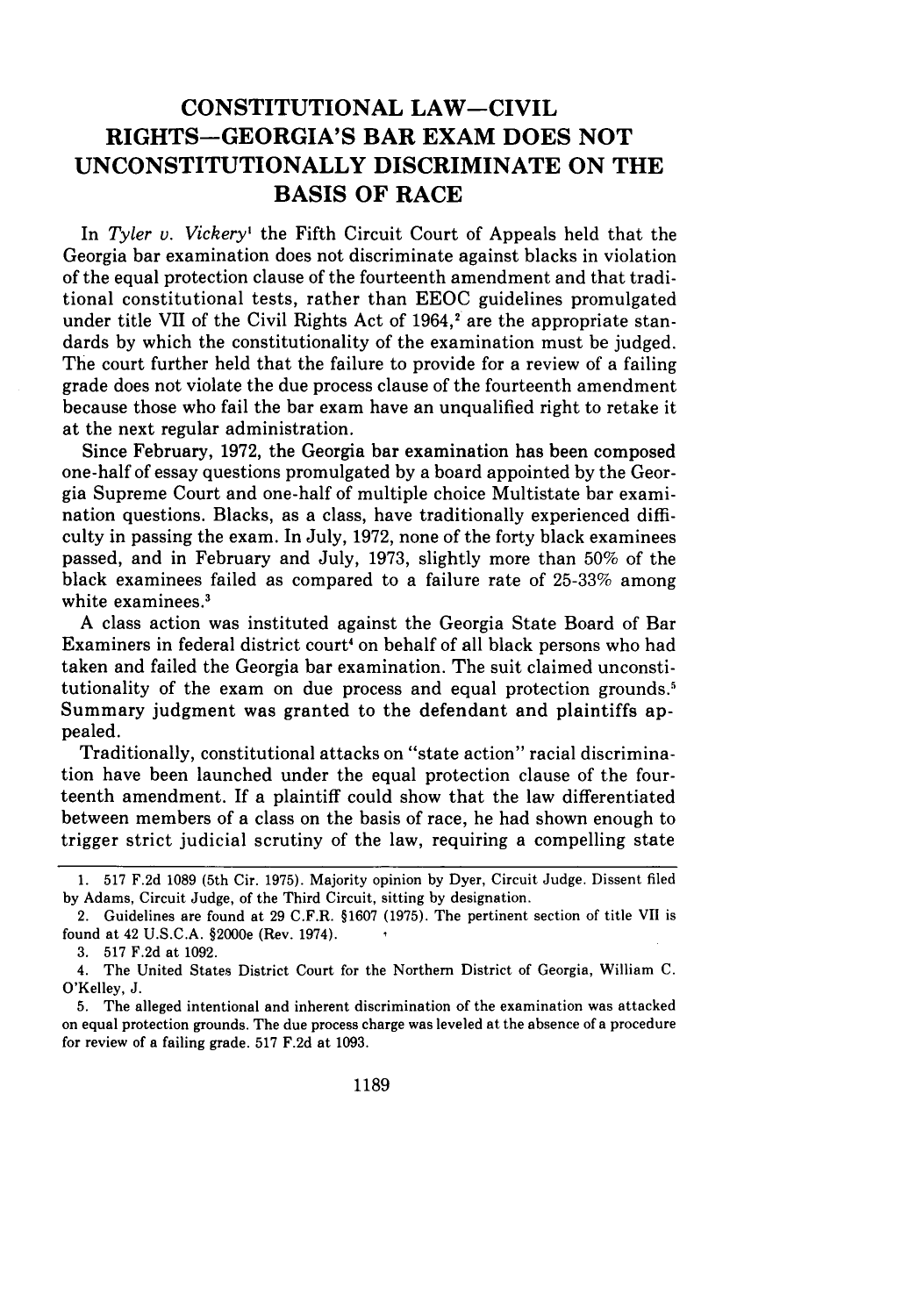interest in maintaining the different treatment in order to sustain it.<sup>6</sup> If the plaintiff failed to show a suspect classification' or a threat to a fundamental interest,<sup>8</sup> then the appropriate test would be the more passive "rational basis" test that would generally allow differential treatment of members of a class if the state could show some rational connection between the classification and some proper state purpose.'

The Civil Rights Act of 19641" attacked private discrimination, prohibiting discrimination in several areas including employment in title VII. The power to reach private action was based on the federal government's power to regulate interstate commerce. Under this theory, the Government could prohibit discrimination if that discrimination had a substantial economic effect on interstate commerce.<sup>11</sup> The original act did not apply to Government agencies. The result was that they were ostensibly still ruled by fourteenth amendment equal protection requirements until the 1972 amendment included governmental employers."

The Equal Employment Opportunity Commission (EEOC) was empowered to promulgate regulations in accordance with title VH. 13 The EEOC recognized the increasing reliance of employers on testing and a marked increase in doubtful testing practices that resulted in discrimination against groups protected by title VII. The guidelines in this area<sup>14</sup> were designed to give a workable set of standards for employers, employment agencies and unions to determine whether their selection methods met the requirements of title VII. Title VII precludes the use of testing procedures that adversely affect job opportunities of classes protected by title VII where such procedures have not been professionally validated, unless it is demonstrated that alternative procedures are unavailable."

As mentioned above when title VII was originally passed it applied only to private employers, government agencies were not required to meet the EEOC guidelines concerning testing. To correct this anomaly several circuits applied title VII and EEOC guidelines through the fourteenth amendment to employment tests administered by various public agen-

10. 42 U.S.C.A. §2000e (Rev. 1974).

15. 29 C.F.R. §1607.3 (1975).

<sup>6.</sup> Korematsu v. United States, 323 U.S. 214, 65 S.Ct. 193, 89 L.Ed. 194 (1944).

<sup>7.</sup> Graham v. Richardson, 403 U.S. 365, 91 S.Ct. 1848, 29 L.Ed.2d 534 (1971) (alienage); Korematsu v. United States, 323 U.S. 214, 65 S.Ct. 193, 89 L.Ed. 194 (1944) (race); Hirabayshi v. United States, 320 U.S. 81, 63 S.Ct. 1375, 87 L.Ed. 1774 (1943) (national origin); Frontiero v. Richardson, 411 U.S. 677, 93 S.Ct. 1764, 36 L.Ed.2d 583 (1973) (sex).

<sup>8.</sup> Skinner v. Oklahoma, 316 U.S. 535, 62 S.Ct. 1110, 86 L.Ed. 1655 (1942).

<sup>9.</sup> Williamson v. Lee Optical of Oklahoma, 348 U.S. 483, 75 S.Ct. 461,99 L.Ed. 563 (1955).

<sup>11.</sup> Katzenbach v. McClung, 379 U.S. 294, 85 S.Ct. 377, 13 L.Ed.2d 290 (1964).

<sup>12. 42</sup> U.S.C.A. §2000e (Rev. 1974).

<sup>13. 42</sup> U.S.C.A. §2000e-12 (Rev. 1974).

<sup>14. 29</sup> C.F.R. §1607 (1975).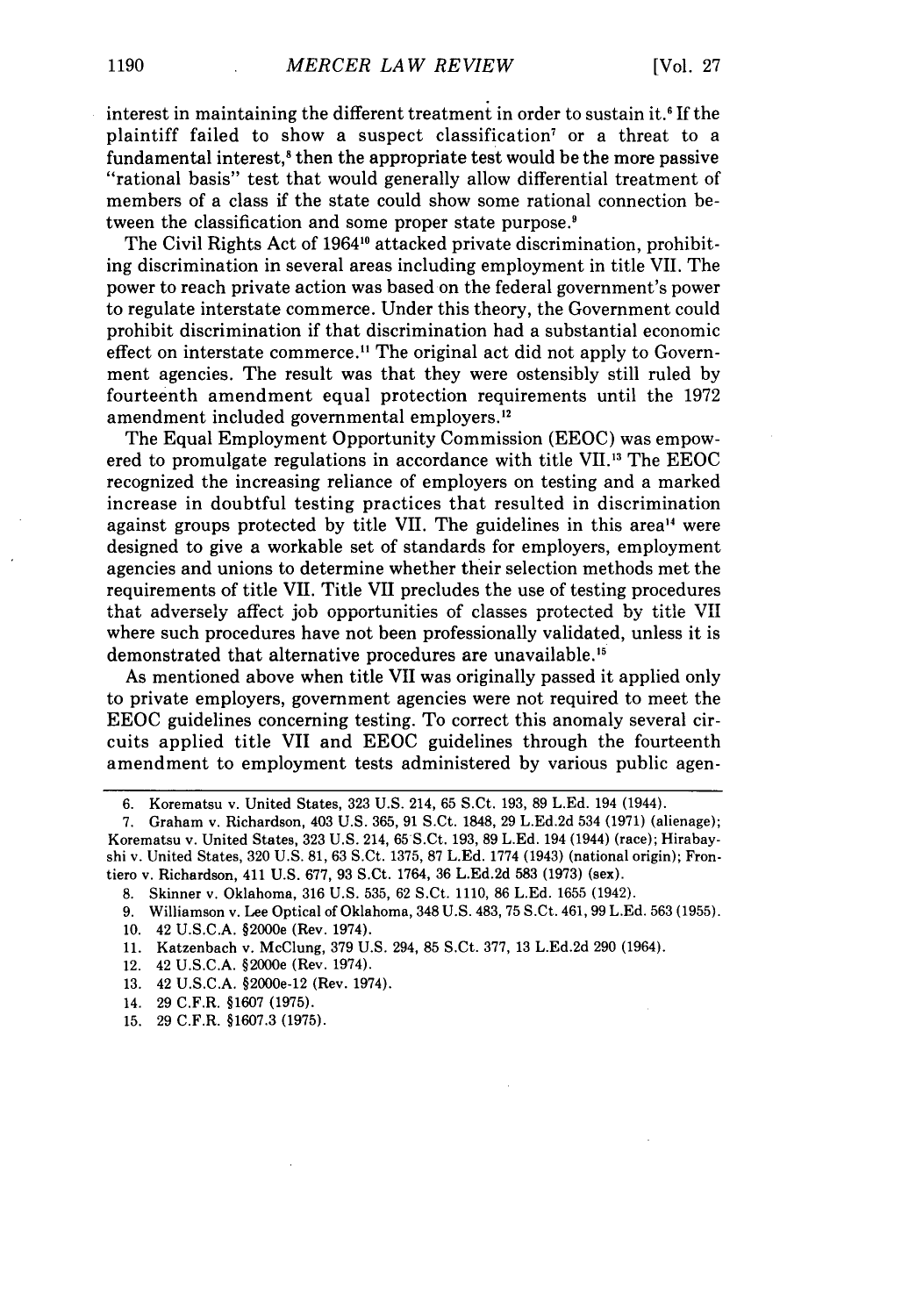cies. 6 Title VII was amended in 1972 to include governmental employers. <sup>7</sup>

The Fifth Circuit, however, did not follow the lead of the other circuits, refusing to analogize the EEOC guidelines in *Allen v. City of Mobile."* The court held that the proper test in determining the constitutionality of a promotion examination used by a city police department was whether it bore a rational relationship to the ability to perform the work required. <sup>9</sup> The passage of the 1972 amendment that included Government employers under title VII2° essentially reversed this decision, since city police promotion tests now must meet title VII requirements.

In *Tyler v. Vickery*<sup>21</sup> the court dealt with three distinct charges by the appellants. The court found that the record disclosed ample proof that the mechanics of the administration and grading of the exam precluded intentional discrimination.

In answering the due process charge the court held that a hearing would not be significantly quicker or more effective than allowing an unqualified right to retake the exam at the next regularly scheduled administration which is provided in Georgia.

Appellant's allegations that the exam is inherently discriminatory against blacks was based on the statistical data set out above. They argued that since passing the bar exam is a prerequisite to practicing law in Georgia, it should be classified as an employment exam and subject to the requirements of title VII and the EEOC guidelines. They cited cases from other circuits<sup>22</sup> to support their proposition that, in the court's words, "Title VII and the equal protection clause should be read interchangeably whenever the goals to be served are the same and the subject matter is at least arguably related. . . .<sup>723</sup>

The Fifth Circuit distinguished these cases saying that title VII and the fourteenth amendment had been equated in the other circuits only in the narrow context of employment tests administered by governmental agencies.24 The cases arose only in response to the original failure of the Civil Rights Act of 1964 to require the same standards for private business and

24. *Id.* at 1096.

<sup>16.</sup> Douglas v. Hampton, 512 F.2d 976 (D.C. Cir. 1975); Davis v. Washington, 512 F.2d 956 (D.C. Cir. 1975); Walston v. County School Bd., 492 F.2d 919 (4th Cir. 1974); United States v. Chesterfield County School Dist., 484 F.2d 70 (4th Cir. 1973); Castro v. Beecher, 459 F.2d 725 (1st Cir. 1972); Chance v. Bd. of Examiners, 458 F.2d 1167 (2d Cir. 1972); Carter v. Gallagher, 452 F.2d 315 (8th Cir. 1971), *modified* 452 F.2d 327 (8th Cir. 1972) (en banc), cert. denied, 406 U.S. 950, 92 S.Ct. 2045, 32 L. Ed.2d 338 **(1972).**

<sup>17. 42</sup> U.S.C.A. §2000e(a) (Rev. 1974).

<sup>18. 466</sup> F.2d 122 (5th Cir. 1972).

<sup>19.</sup> The court adopted, per curiam, the decision and rationale of the district court, whose opinion is published at 331 F. Supp. 1134 (S.D. Ala. 1971).

<sup>20. 42</sup> U.S.C.A. §2000e (Rev. 1974).

<sup>21. 517</sup> F.2d 1089 (5th Cir. 1975).

<sup>22.</sup> *See* note 16, *supra.*

<sup>23. 517</sup> F.2d at 1097.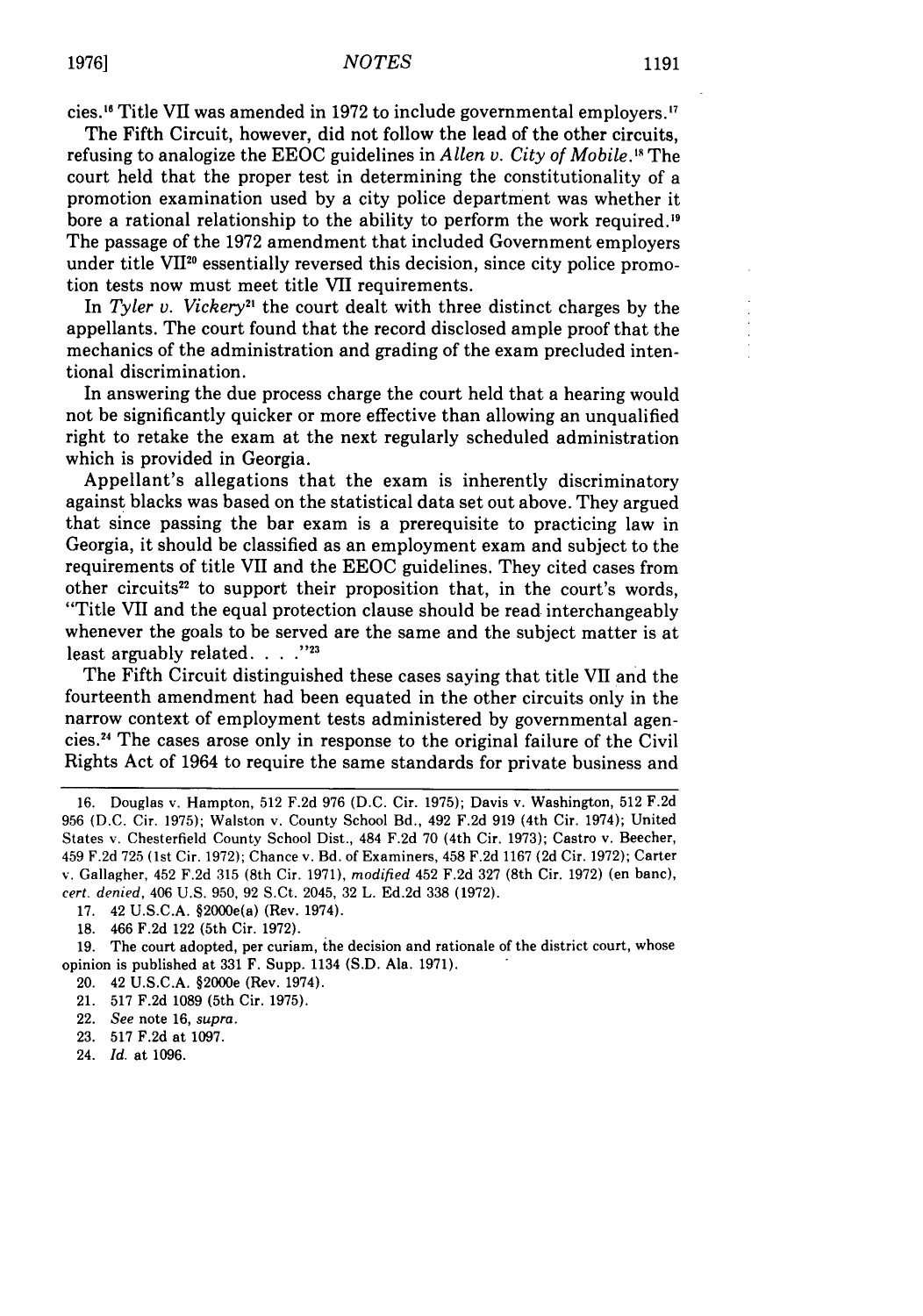Government agencies. These cases merely bridged the gap until Congress could rectify the situation.

The circuit court further considered itself bound by its holding in *Allen v. City of Mobile. <sup>5</sup>*The majority held that the circuit court in *Allen* confronted and rejected the contention that title VII and EEOC guidelines were applicable to testing outside the scope of the act.<sup>26</sup>

The third basis for the decision was the U.S. Supreme Court's holding in *Geduldig v. Aiello."* In *Geduldig* the Supreme Court held that the California Unemployment Compensation Disability Fund could constitutionally exclude payments for disabilities associated with normal pregnancy. Like the Georgia bar examination, this plan was outside the scope of title VII. Also, like the bar exam, there was an EEOC guideline that covered the precise issue in *Geduldig.* The regulation required that "payment under any temporary disability insurance or sick leave plan . . . shall be applied to disability due to pregnancy or child birth on the same terms and conditions as they are applied to other temporary disabilities."28

The Fifth Circuit viewed the analysis of the Supreme Court in *Geduldig* as the key to the instant case, saying that "a *constitutional* challenge to a method of classification must be decided by *constitutional* standards ..."<sup>29</sup> and that EEOC guidelines were only to be applied to areas within the scope of title VII.

The reasoning against the strict application of the guidelines was that title VII went further than the equal protection clause in prohibiting a broad spectrum of discriminatory practices, and, therefore, many of the title VII prohibited practices could pass muster under the equal protection clause.30 To turn the analysis around would be to judge all constitutional questions on discrimination by title VII rather than by constitutional tests which the court refused to do.

The court held that in order for the appellants to get the compelling state interest constitutionality test applied to the bar exam they would have to do more than present a naked statistical argument to show creation of a suspect racial classification.<sup>31</sup> The court said that when a prima facie case of racial discrimination can be made out with statistical evidence, courts have shifted the burden to the defendant to show that "invidious discrimination was not among the reasons for the actions."<sup>32</sup> In *Tyler* the court held that the appellees had met this burden by demonstrating the absence of any genuine issue of material fact regarding intentional discrimination.<sup>35</sup>

33. *Id.*

<sup>25. 466</sup> F.2d 122 (5th Cir. 1972).

<sup>26. 517</sup> F.2d at 1097.

<sup>27. 417</sup> U.S. 484, 94 S.Ct. 2485, 41 L.Ed.2d 256 (1974).

<sup>28. 29</sup> C.F.R. §1604.10(b) (1975).

<sup>29. 517</sup> F.2d at 1098 (emphasis in original).

<sup>30.</sup> *Id.* at 1098.

<sup>31.</sup> *Id.* at 1099.

<sup>32.</sup> *Id.* at 1100.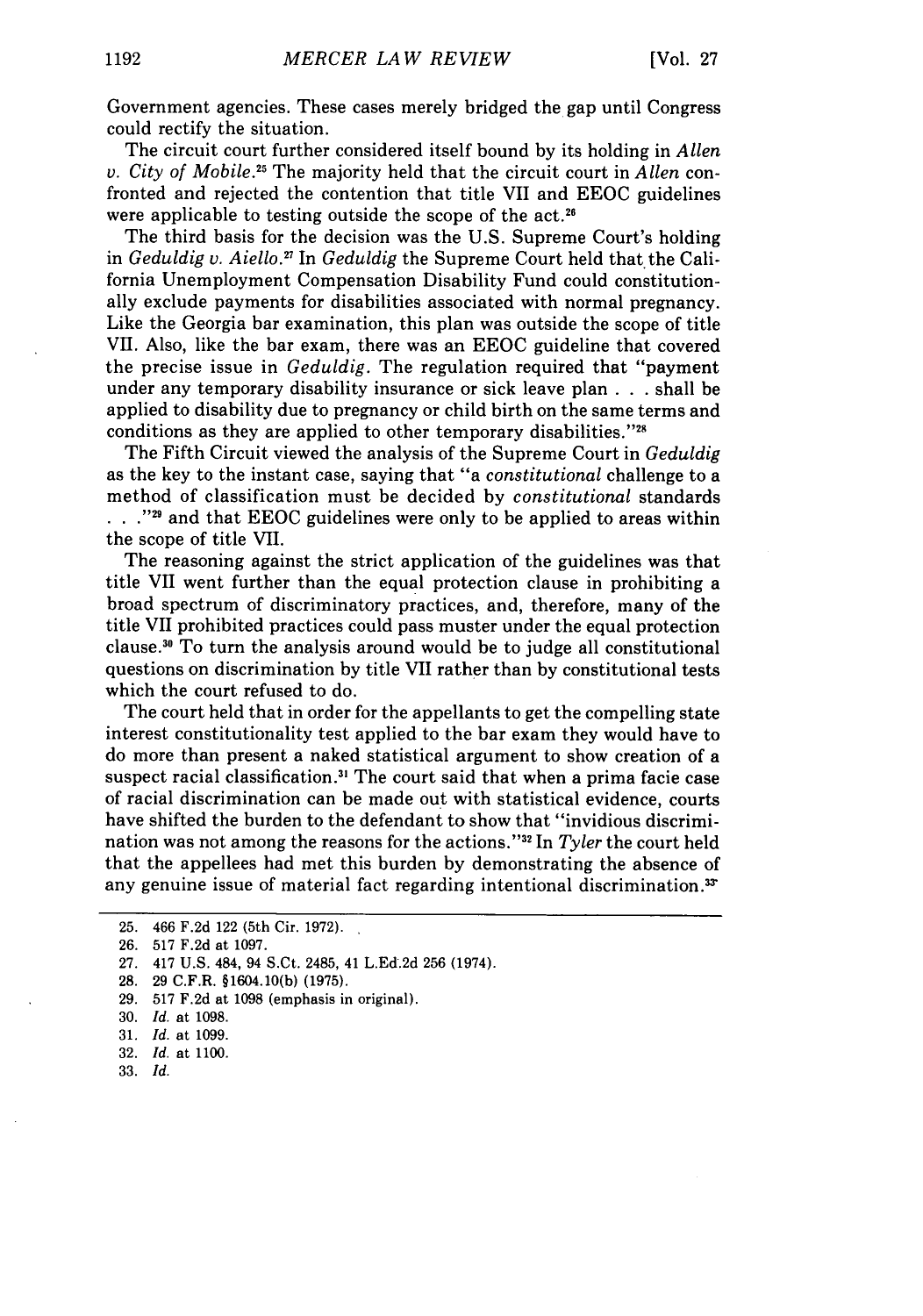Failing to find a trigger for the compelling state interest test the circuit court determined that the district court had correctly read *Schware v. Board of Bar Examiners"* and applied its rationale as a source for the proper standard of review.3 5 In *Schware* the Supreme Court said that the standards which a state requires an applicant to meet before admission to the bar must have a rational connection with the applicant's fitness or capacity to practice law.<sup>36</sup> The Fifth Circuit noted that a state has a legitimate interest in maintaining and enforcing a minimum standard of competency for those who wish to practice law. Since appellants conceded that the Georgia exam tested "skills and knowledge which have a 'logical apparent relationship' to those necessary to the practice of law,"<sup>37</sup> the *Schware* test had been met. The court further noted that the bar exam met the tests38 for a rationally supportable examination, as set out in *Armstead v. Starkville Municipal Separate School District.3 <sup>9</sup>*

The Fifth Circuit's decision in *Tyler* rests on three foundations, any one of which, if sound, is sufficient to sustain its holding.

First, the court distinguished the cases the appellants proffered in support of their contention that title VII and the fourteenth amendment should be equated.<sup>40</sup> Without the support of these cases,<sup>41</sup> the court rightly concluded that title VII should apply only to the areas that it specifically covers. The very fact that Congress chose not to include bar examinations when it amended the 1964 Civil Rights Act in 1972 is an indication that it intended the law to apply only to the stated categories.

Secondly, the court relied on its previous holding in *Allen v. City of Mobile.12* There is a question as to whether that case is viable since the 1972 amendments specifically included governmental agencies such as the city police department in Mobile. Furthermore, the decision of the trial court in *Allen v. City of Mobile<sup>43</sup>* did not address the title VII problem in any detail.

It is doubtful that the single paragraph of the majority opinion in *Allen* adopting the district court's reasoning coupled with the dissent is sufficient as authority to say, as the circuit court did, that "we [the Fifth Circuit] squarely confronted and rejected [in *Allen]* the contention that Title VII and its implementing EEOC guidelines were applicable to testing outside

<sup>34. 353</sup> U.S. 232, 77 S.Ct. 752, 1 L.Ed.2d 796 (1957).

<sup>35. 517</sup> F.2d at 1101.

**<sup>36. 353</sup>** U.S. at **239, 77** S.Ct. at **756,** 1 **L.Ed.2d** at **801-02.**

**<sup>37. 517</sup> F.2d** at **1101.**

**<sup>38. &</sup>quot;1)** [the test should] be designed for the purpose for which it is being used, and 2) utilize a cut off score related to the quality of exam purports to measure." **517 F.2d** at 1102. **39.** 461 **F.2d 276** (5th Cir. **1972).**

<sup>40.</sup> **517 F.2d** at **1096.**

<sup>41.</sup> See note **16** supra.

<sup>42. 466</sup> **F.2d** 122 (5th Cir. **1972).**

<sup>43.</sup> **331** F.Supp. 1134 **(S.D.** Ala. **1971).**